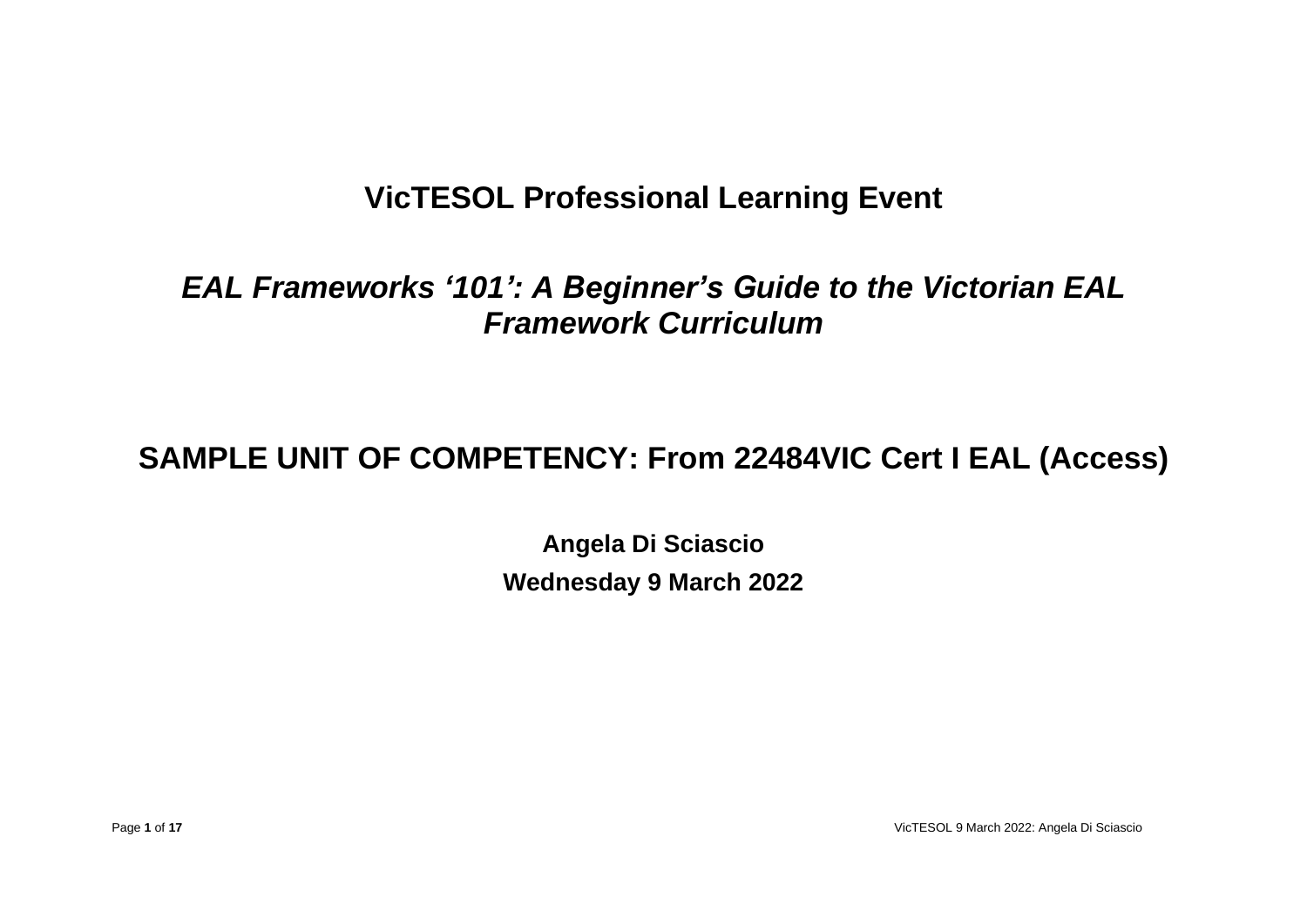| <b>Unit Code</b>       | <b>VU22591</b>                                                                                                                                                                                                                                                                                               | Competency =<br>outcome                         |
|------------------------|--------------------------------------------------------------------------------------------------------------------------------------------------------------------------------------------------------------------------------------------------------------------------------------------------------------|-------------------------------------------------|
| <b>Unit Title</b>      | Participate in short simple exchanges                                                                                                                                                                                                                                                                        |                                                 |
| <b>Unit Descriptor</b> | This unit describes the skills and knowledge required by<br><b>EAL learners to participate in short, simple</b><br>conversations which involve the exchange of personal<br>information, and make and respond to simple requests<br>and inquiries directly related to immediate personal and<br>social needs. |                                                 |
|                        | The <b>outcomes</b> described in this unit <b>relate to:</b>                                                                                                                                                                                                                                                 |                                                 |
|                        | • The Australian Core Skills Framework (ACSF). They<br>contribute directly to the achievement of ACSF indicators<br>of competence in Oral Communication at Level 1                                                                                                                                           | <b>How this unit</b><br>relates to<br>language, |
|                        | and                                                                                                                                                                                                                                                                                                          | literacy and<br>numeracy                        |
|                        | • the ISLPR (International Second Language Proficiency<br>Ratings) descriptors for Speaking and Listening. They<br>contribute directly to the achievement of Speaking 1+ and                                                                                                                                 | descriptors                                     |

Listening 1+.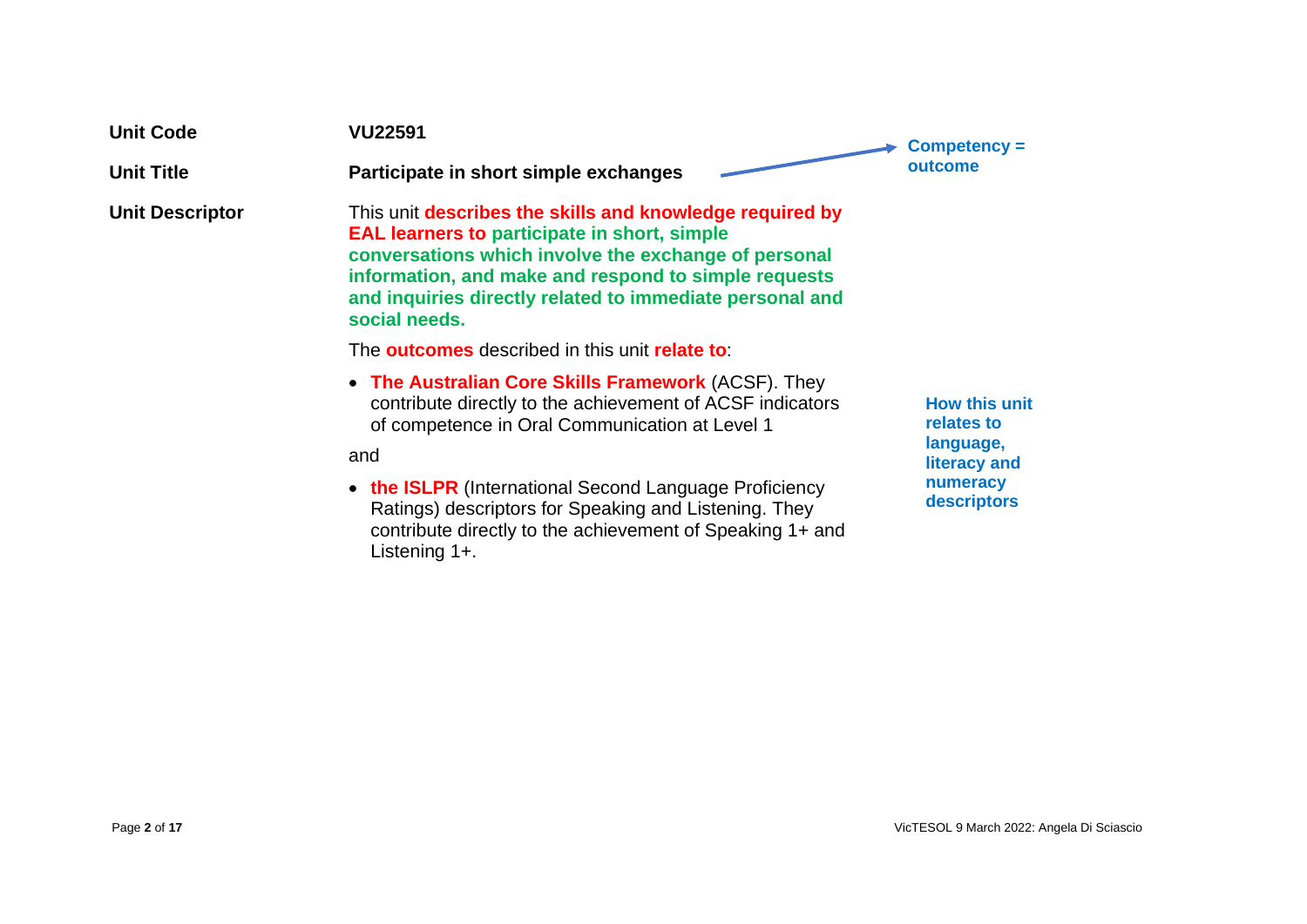# **Employability Skills** This unit contains employability skills.

**Application of the Unit This unit applies to participants wishing to** develop **speaking and listening skills** in English to satisfy **immediate personal needs** in conversations and transactions in **familiar and mostly predictable contexts,** such as socialising / community events, shopping, commuting, health, school / college.

**Is this unit what the student needs?**

# **INTEGRATION TIP**

**In elective units you will also find these words in the Application of the Unit:**

*This unit is designed for integration and contextualisation with language units to support achievement of English language knowledge and skills.*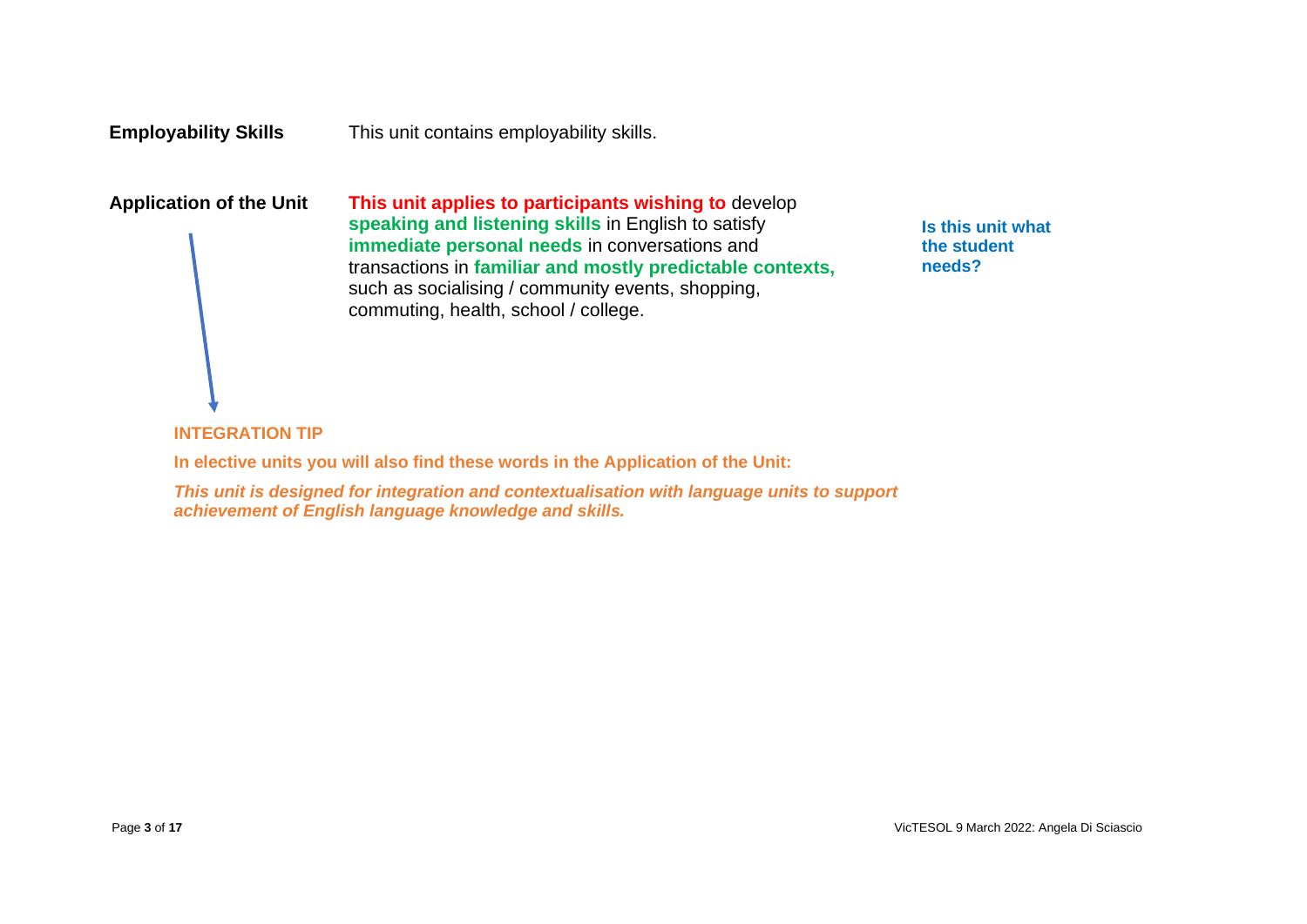#### **Element**

#### **Performance Criteria**

Elements describe the **essential outcomes** of a unit of competency. Elements describe **actions or outcomes that are demonstrable and assessable.**

1 Exchange greetings and personal information



**Elements = tasks**

**What we get our students to do**

- Performance criteria describe the required performance needed to demonstrate achievement of the element – they identify **the standard for the element**. Where bold italicised text is used, further information or explanation is detailed in the required skills and knowledge and/or the range statement. Assessment of performance is to be consistent with the evidence guide.
- 1.1 Use *greetings* and make *introductions* in *short simple exchanges* with another person
- 1.2 Respond to *inquiries about personal information and interests*
- 1.3 Inquire about personal information and interests of the other person
- 1.4 Give *simple explanations* of personal information
- 1.5 Respond to and make *requests for repetition or clarification* as required
- 1.6 Use simple *closings*

**Performance Criteria = required components of a task**

**How we judge success**

#### **BOLD PHRASES**

**See Range Statement = guides you with contexts, examples and breadth**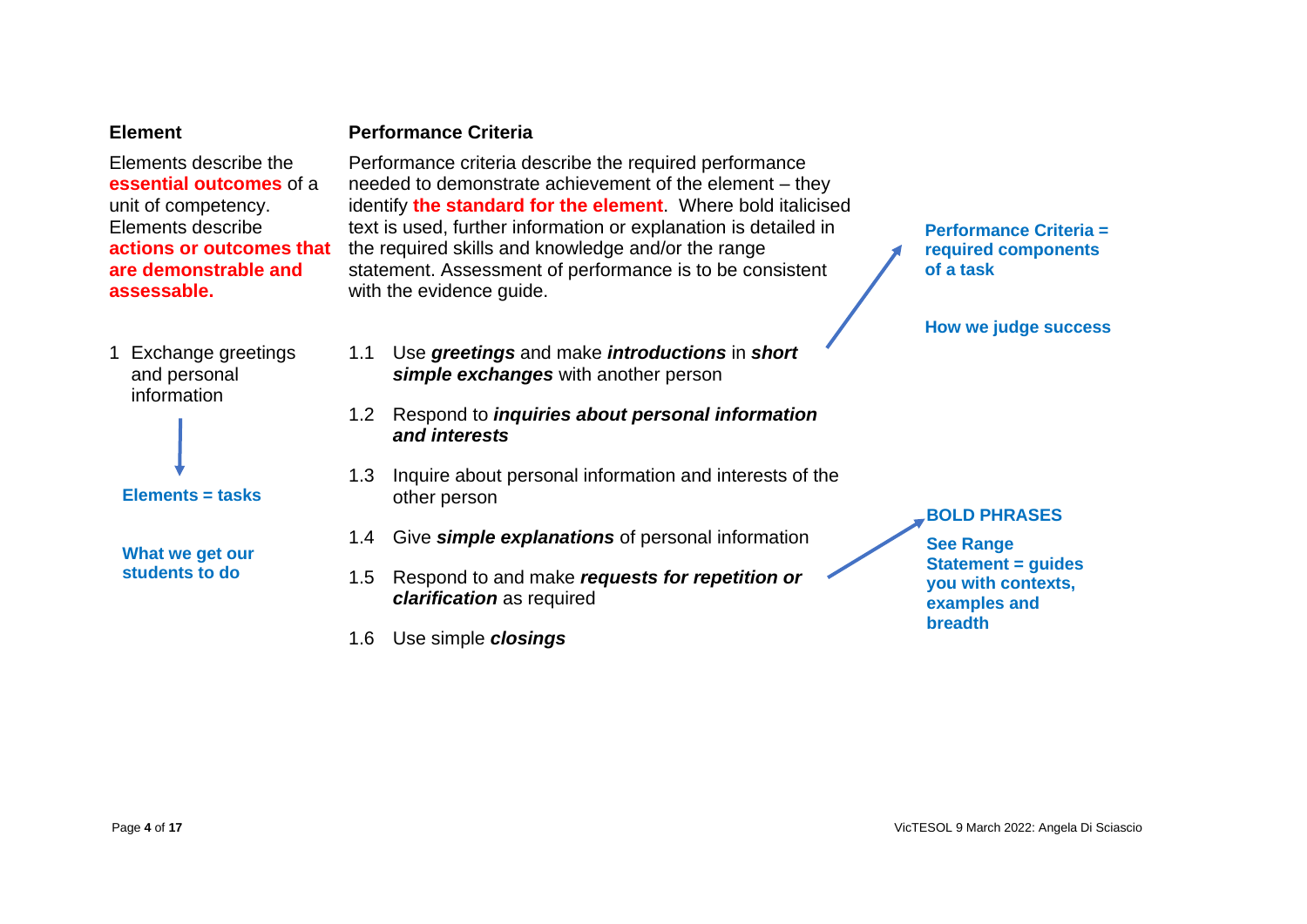- 2 Make and respond to simple requests or inquiries
- 2.1 Use *polite language forms or expressions* to initiate and respond to simple requests or inquiries
- 2.2 Use *questions to make simple requests* or *inquire about goods and services*
- 2.3 State *need* and give simple explanations
- 2.4 Respond to requests for repetition or clarification or further explanation
- 2.5 Use appropriate closings
- 2.6 Evaluate effectiveness of the transaction with a *support person*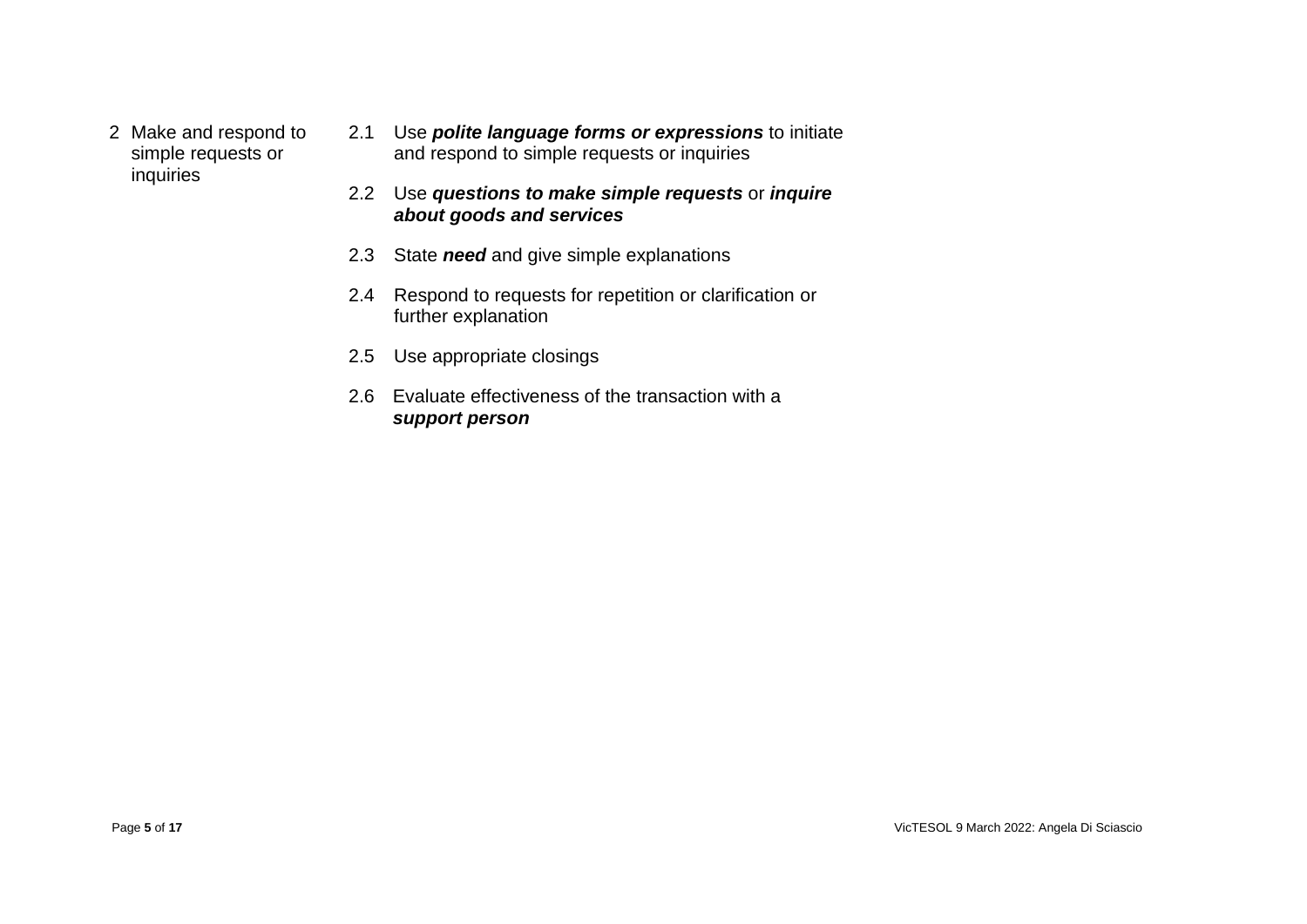# **Required Knowledge and Skills**

This describes the **essential** skills and knowledge and their **level** required for this unit.

**To be able to do the tasks and demonstrate the outcomes, these skills and knowledge are required and need to be assessed**

**Not all are relevant to every element, but they must be assessed as part of the whole unit – mapping is the key to ensuring you do this**

**LEVEL – what underpinning knowledge and skills make this "exchange" at Cert I level?**

**In the EAL Framework, Required Knowledge and Skills are divided into two:**

- **Required** *linguistic* **knowledge and skills**
- **Required** *sociolinguistic and cultural* **knowledge and skills**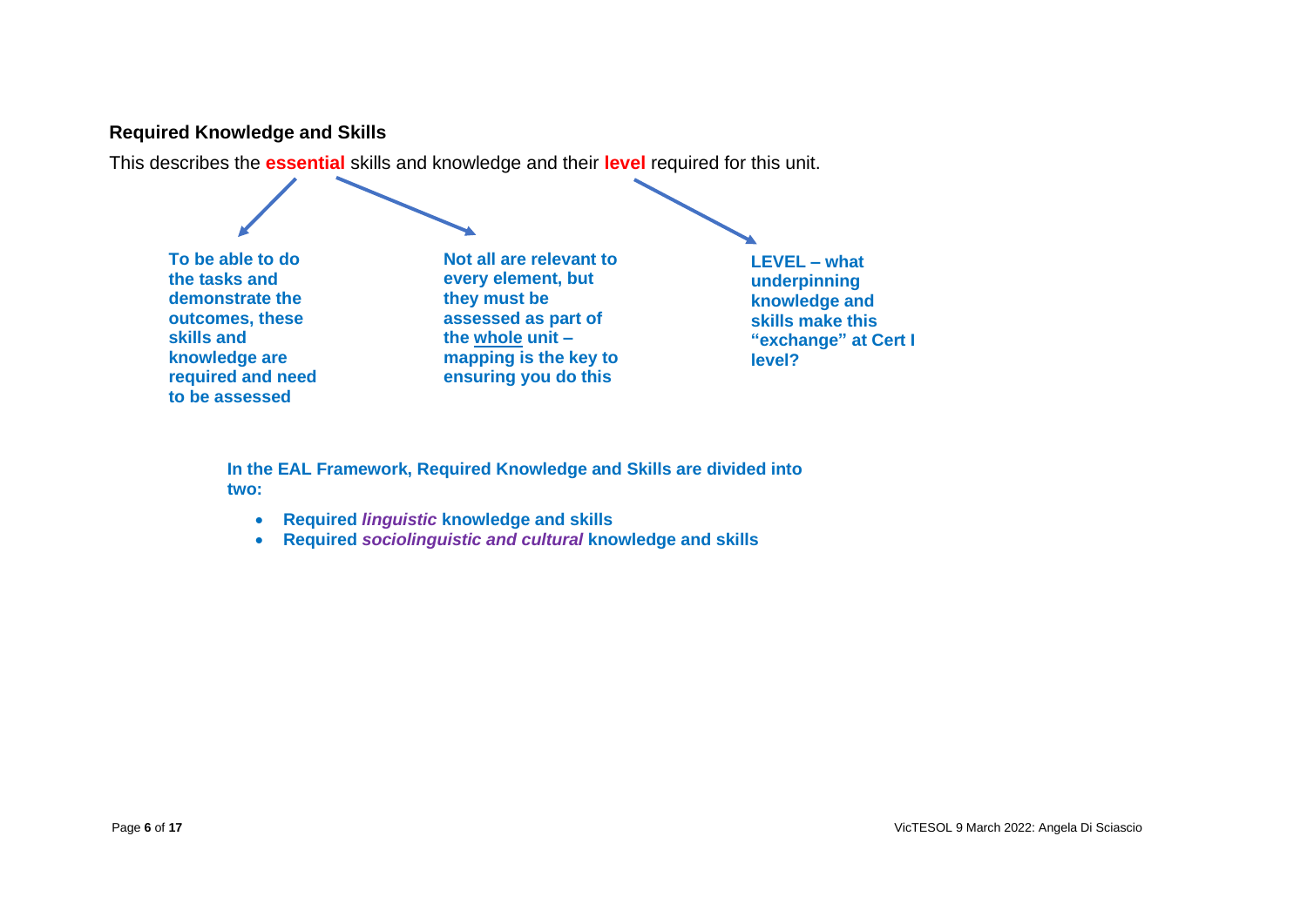Required **Linguistic** Knowledge and Skills:

• a **limited** number of **simple** words, phrases and expressions related to immediate needs in familiar transactions and social situations

> **Words like** *SIMPLE* **and** *LIMITED* **indicate breadth**

- **simple**, every day adjectives to make simple requests, **such as**
	- − *Can I have the big one?*
- **simple** time and place words and phrases, such as
	- − adverbial time expressions *every day, last year*
	- − *before, after, here, there*
- a **limited** range of simple high frequency connectives, such as
	- − *and, so, or, but, when, because*
	- − to give simple explanations *My son is sick so I will be late*
- a **limited** range of simple discourse markers, such as
	- − *next, then, after*
- a **limited** range of common high frequency verb tense forms, such as
	- − simple present
	- − simple past
	- simple imperative
	- − future with will, for example *I will study English*
	- − future with going to, for example *I am going to class*
	- − verbs to describe routines, for example *I go, I do, I check*
- simple relationships expressed by subordination, such as in *when* and *if* clauses for example *If I study English, I will get a job*
- simple personal singular pronouns, such as *I, you he/she*

**This part of the unit gets down to nitty gritty of language – what tenses, what vocabulary, what structures etc.**

**Use this to help you pitch your delivery and assessment at the right level**

**Helps you determine what resources are suitable**

#### **INTEGRATION TIP**

**Many of these are COMMON ACROSS units in the Certificate level**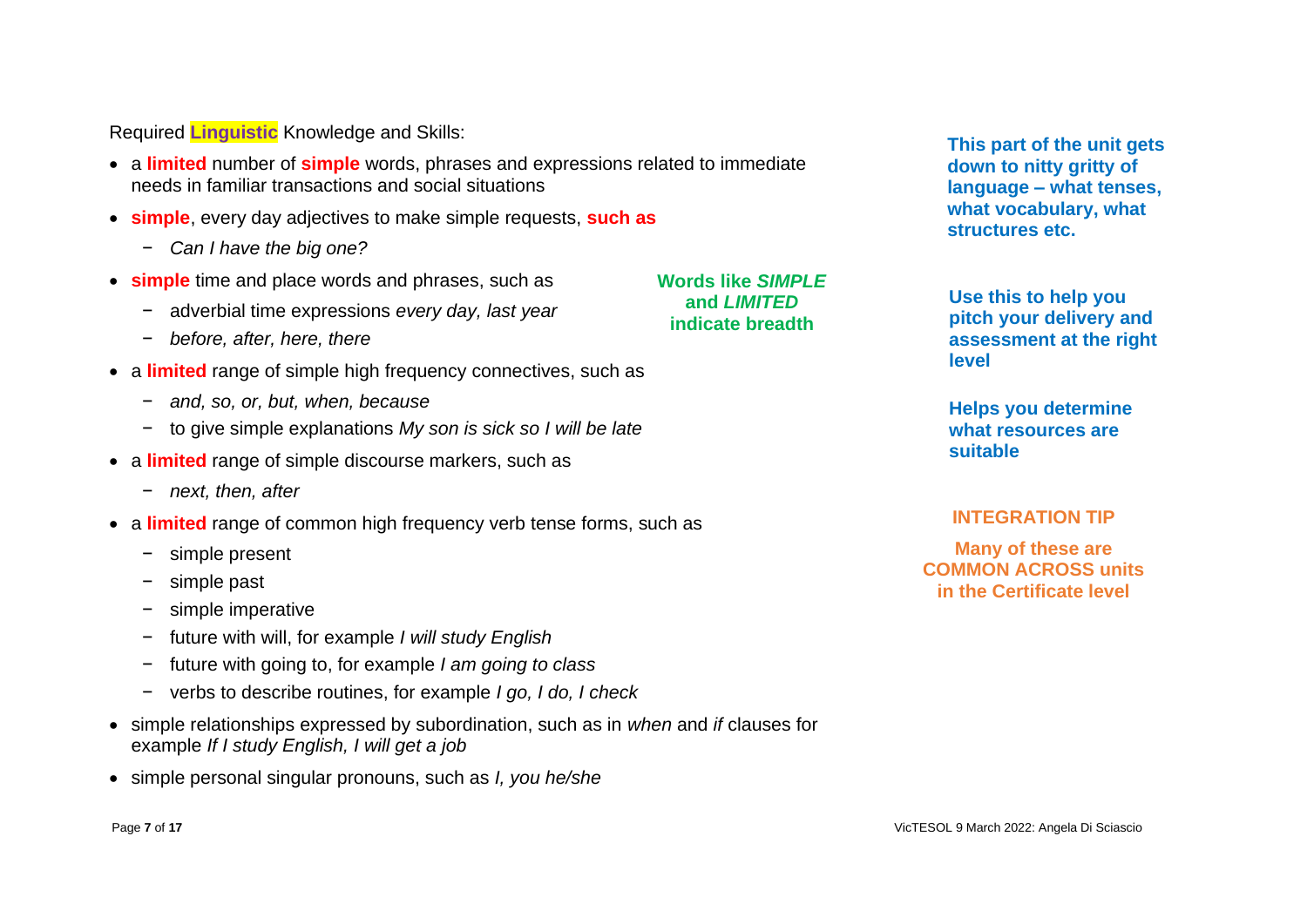- simple possessive adjectives, such as *my, your, his/hers*
- simple questions and statements, such as
	- − to exchange information
	- − to make inquiries
	- − to help the listener to interpret the utterance
	- − to seek clarification, repetition or explanation, for example *I don't understand. You mean…?*
- simple frequently used modifying words and phrases, such as *nearly, very, almost*
- some simple phrasal verbs, such as *get off, pick up, pull up*
- use simple paralinguistic features, such as body language
	- − to interpret and convey meaning
	- − to open and close exchanges
	- − to acknowledge understanding
- intonation of questions, statements and commands, such as to convey feelings
- use pronunciation, stress and intonation which is generally intelligible with high frequency words in familiar, supportive contexts

Required **Sociolinguistic and Cultural** Knowledge and Skills:

- common polite expressions, such as *please, thank you, excuse me, could you*
- a limited range of common colloquialisms, such as *no worries, see ya!*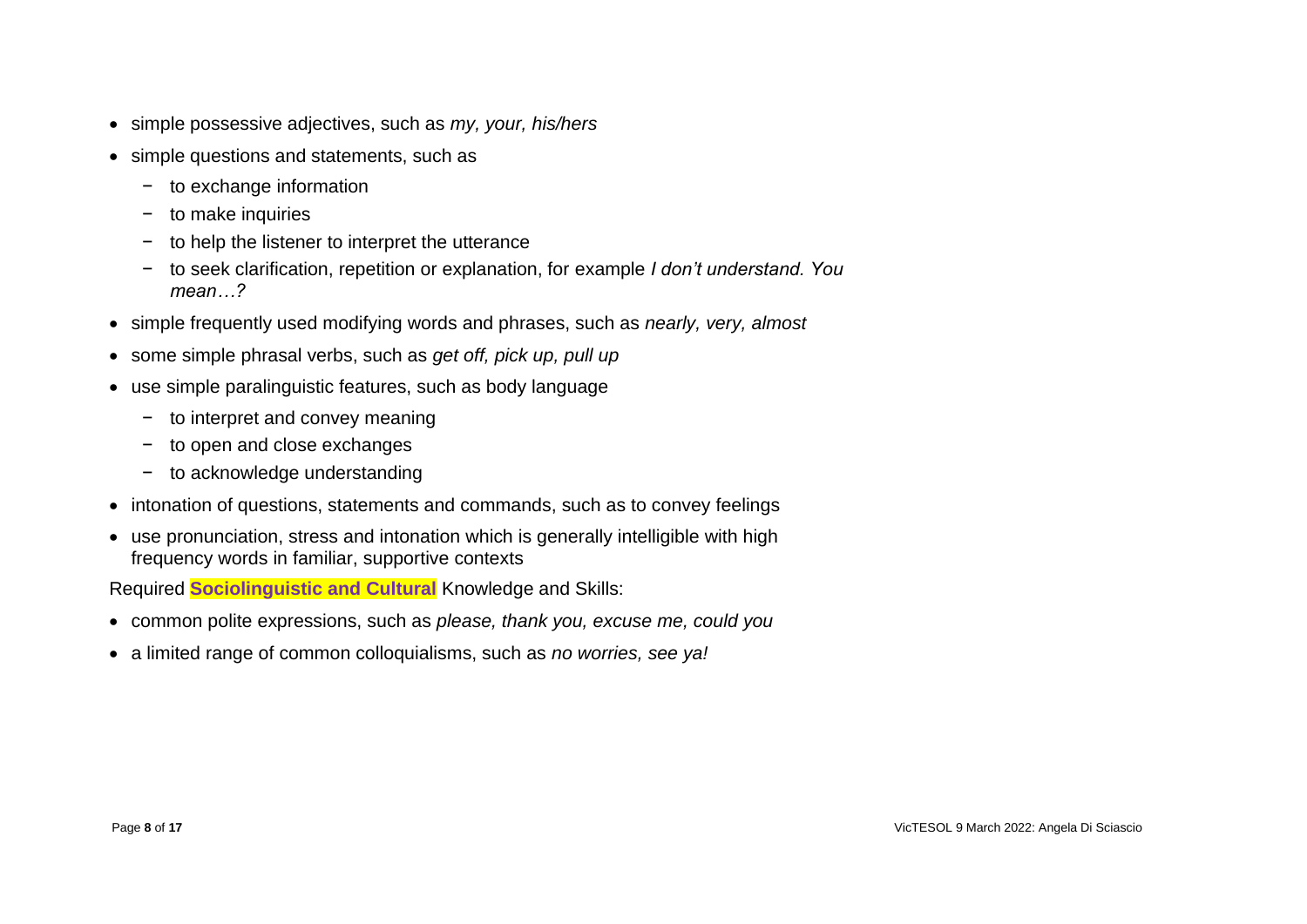### **Range Statement**

The Range Statement **relates to the unit of competency as a whole**. It **allows for different work environments and situations that may affect performance**. Bold italicised wording in the Performance Criteria is detailed below.

*Greetings* and *introductions* **may include**:

- formulaic expressions, **such as**
	- − *Good morning / afternoon / evening / night*
	- − *How do you do?*
	- − *Pleased to meet you*
- questions and answers about health and wellbeing, such as
	- − *Hi, how are you? Fine thanks, and you?*
- introductions using appropriate forms, such as
	- − *Hi, I'm Lan. I'm a new student.*
	- − *This is Amina and this is Ali. They are joining our class.*
	- − *My name is Mrs Lopez. I'm Ana's mother.*

*Short simple exchanges* may include:

- casual conversations, such as
	- − with class members, teachers
	- − with other community members
- enrolment interviews

#### **RANGE STATEMENT**

- ➢ **Gives examples**
- ➢ **Indicates breadth**
- ➢ **Allows for** 
	- **contextualisation**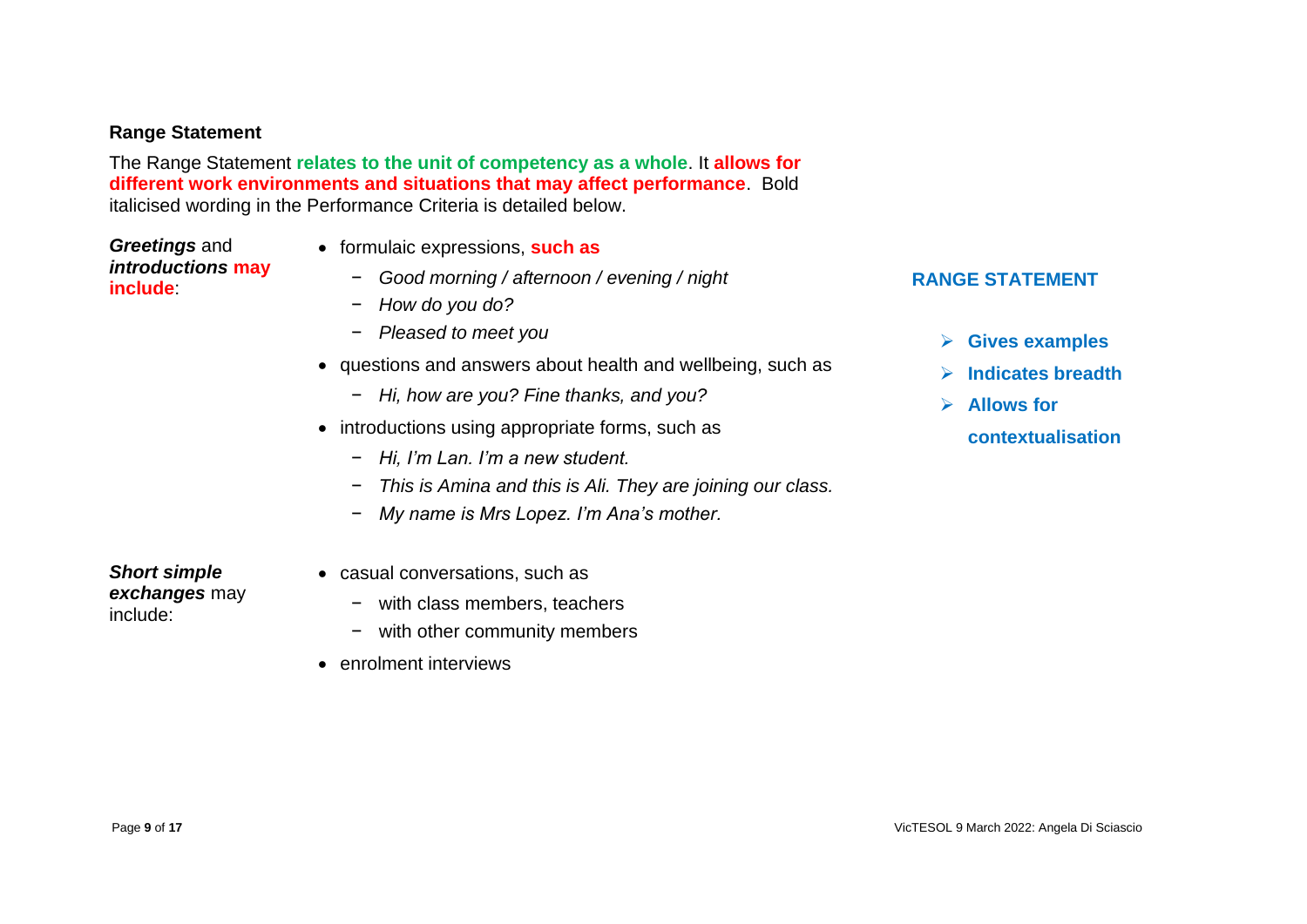*Inquiries about personal information and interests* may include:

- questions about background information, such as
	- − *When did you come to Australia?*
	- − *Where did you come from?*
	- − *Where do you live now?*
	- − *Do you have / Have you got any children?*
- requests eliciting work or study details, such as
	- − *Tell me about your work and study*
	- − *How do you come to class / college / the centre?*
- statements to elicit information about interests or simple opinions, such as requests for repetition or clarification
	- − *Tell me what you like to do in your free time*
	- − *How do you like our weather?*

*Simple explanations* may include:

- giving reasons why using *because*, including negative form, such as
	- − *I came to Australia because there is a war in my country*
	- − *I live in St Albans because my sister is there*
	- − *I didn't finish school because I got a job*
	- − *I don't like the cold weather because I always feel sick*
	- − *I can't come to school because my son is sick*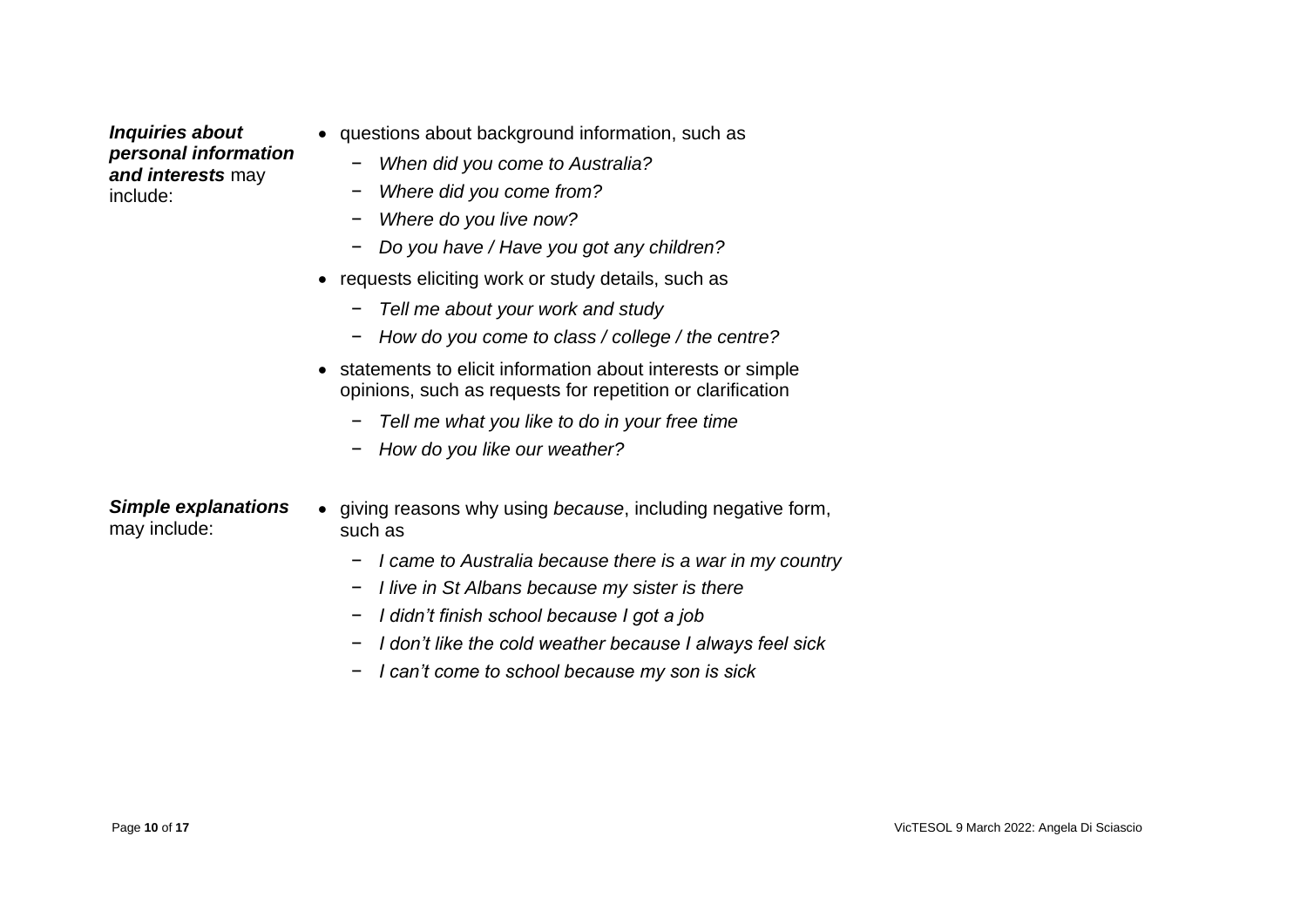*Requests for repetition or clarification* may include:

- to confirm times and dates, such as
	- − *Are you coming to class next week?*
	- − *Which day / What time will you be coming?*
- asking someone to repeat or restate information, such as
	- − *I don't understand, could you explain it again please?*
	- − *Can you repeat that?*
- strategies for clarification, such as
	- − *How do you spell that?*
	- − *Can you spell your name, please*
	- − *Can you write it?*
- using simple body language, such as gestures and facial expressions to assist communications

*Closings* may include: • formulaic expressions, such as

- − *I'd better go*
- − *See you later / tomorrow / next Monday*
- − *Have a good weekend*
- expressions of gratitude, such as
	- − *Thank you very much for your help*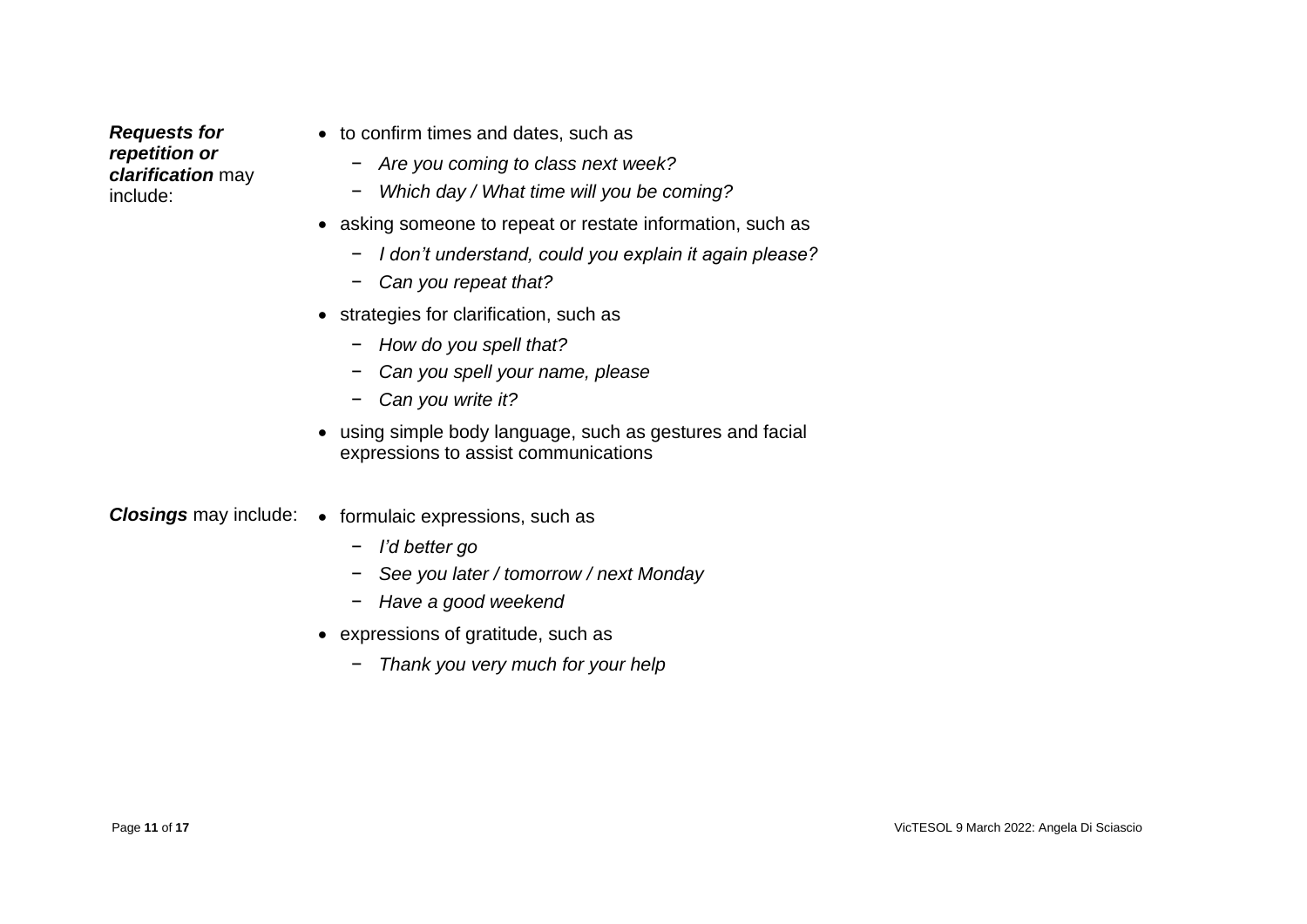*Polite language forms or expressions* may include:

- polite expressions to start a request, such as
	- − *Excuse me. Can you help me?*
	- − *Would you mind helping me to...?*
- use of conditional, such as
	- − *Could you tell me…?*
	- − *Could you show me…?*
- polite expressions to reassure, such as
	- − *Sure*
	- − *Certainly*
	- − *Of course*

*Questions to make simple requests* may include:

- to seek permission, such as
	- − *Can I make a photocopy here?*
	- − *Can I leave at two o'clock?*
- to make a purchase, such as
	- − *Can I try it on?*
	- − *Do you have a larger size?*
- to make a polite request, such as
	- − *Can you shut the window, please?*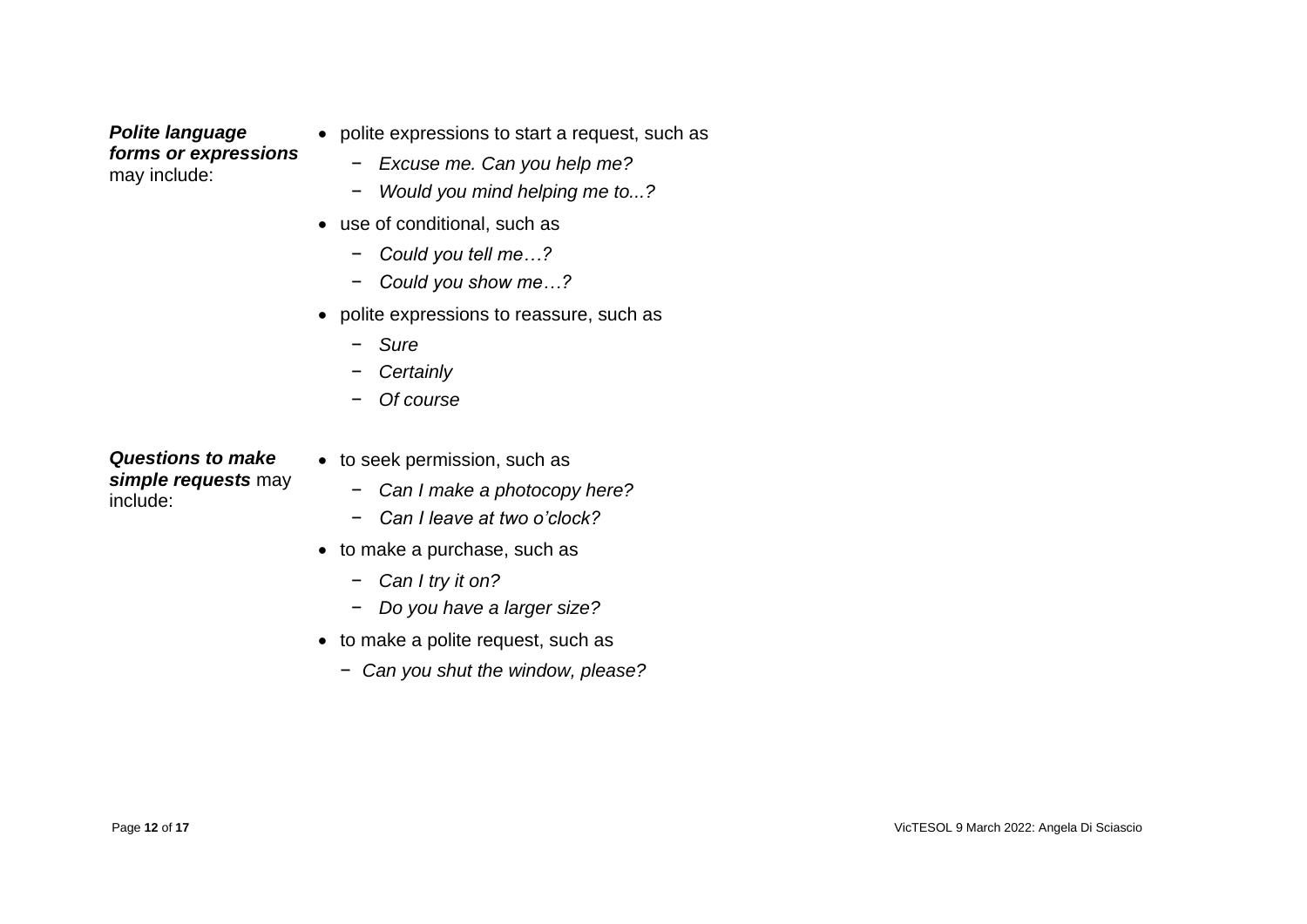*Inquire about goods and services* may include:

- using *can* or conditional, such as
	- − *Can I open a bank account, please?*
	- − *Could you tell me if you have this in size 12?*
	- − *I would like to enrol in another class*
- questioning using simple structures, such as
	- − *Do you have size 12?*
	- − *Are you open on Sunday?*

- *Need* may include: using *must* or *have to,* such as
	- − *I must pick up my daughter from school*
	- using *need,* such as
		- − *My mother needs something for headaches*
		- − *I need to change my address details*
		- − *I need a photocopy, please*
	- simple statements, such as
		- − *I have a dentist appointment*
	- specific requests of some importance, such as
		- − *Can I see the principal, please? I have a letter about my son*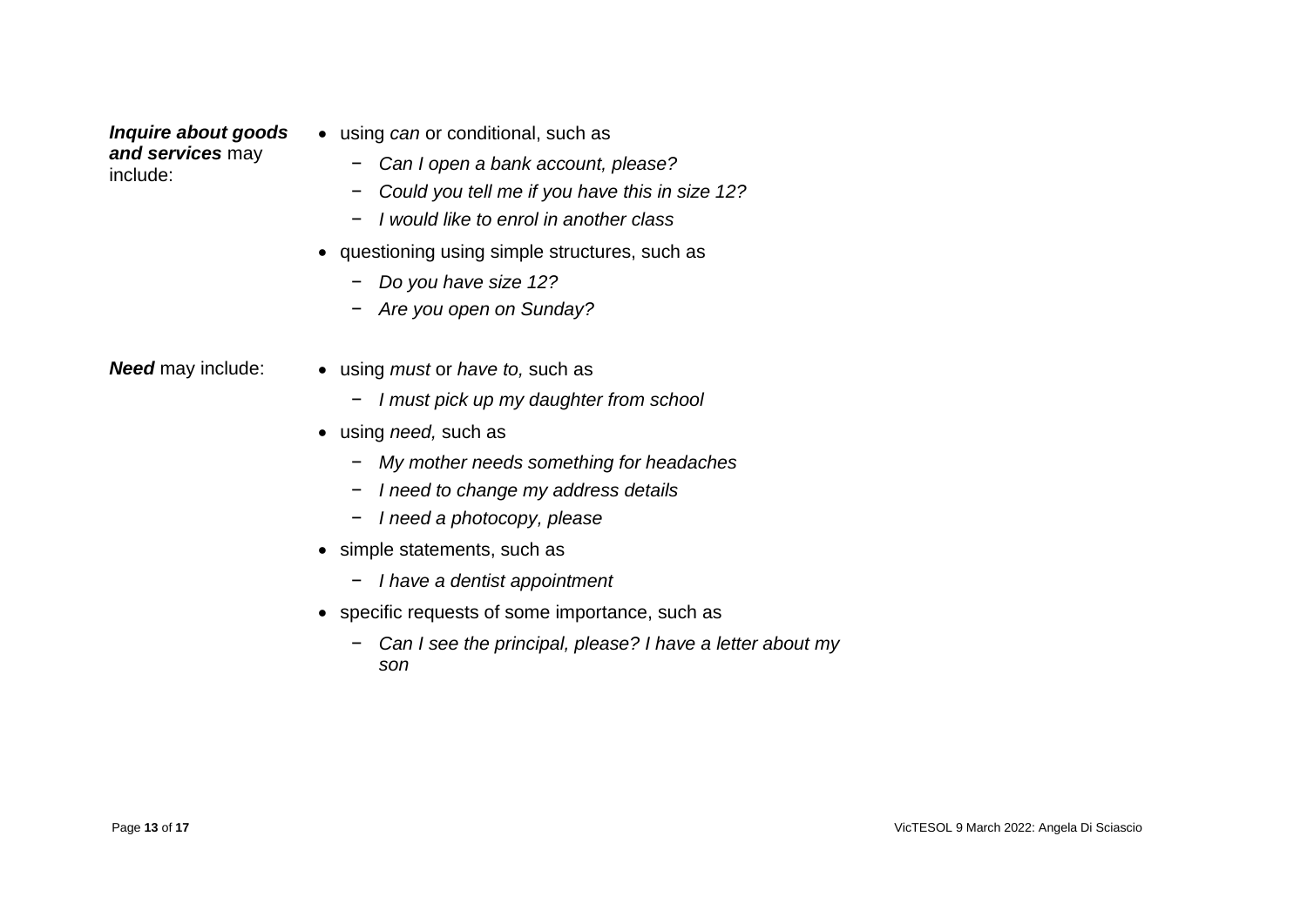#### *Support person* may include:

- peer
	- teacher / teacher aide
	- mentor
	- bilingual aide
	- a family member or other person who speaks the same language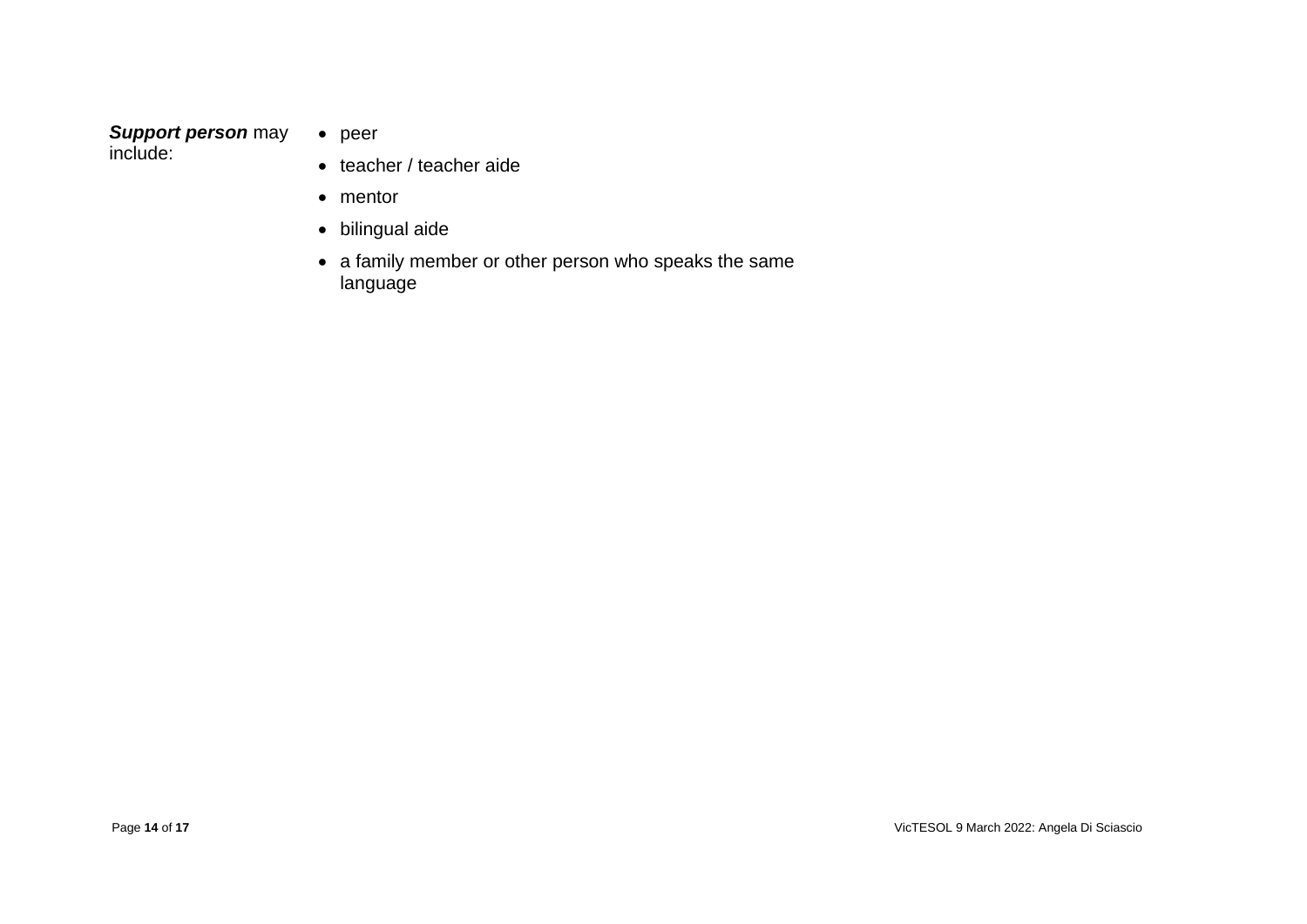#### **Evidence Guide**

The evidence guide **provides advice on assessment** and must be read in conjunction with the Elements, Performance Criteria, Required Skills and Knowledge, the Range Statement and the Assessment section in Section B of the Curriculum.

**Critical aspects for assessment and evidence required to demonstrate competency in this unit**

**IMPORTANT**

Assessment **must** confirm the ability to:

- use familiar conventions and linguistic knowledge to
	- − use and respond to simple spoken English on a limited range of familiar topics such as personal details, daily routines and simple requests for goods and services beyond basic needs in simple face-to-face conversations with **one other person**
	- − initiate and conclude a conversation on a **limited range** of familiar topics
	- − use strategies to get the interlocutor to repeat or explain words and phrases

**You need to map these to your assessment tool**

**Can also indicate breadth of evidence**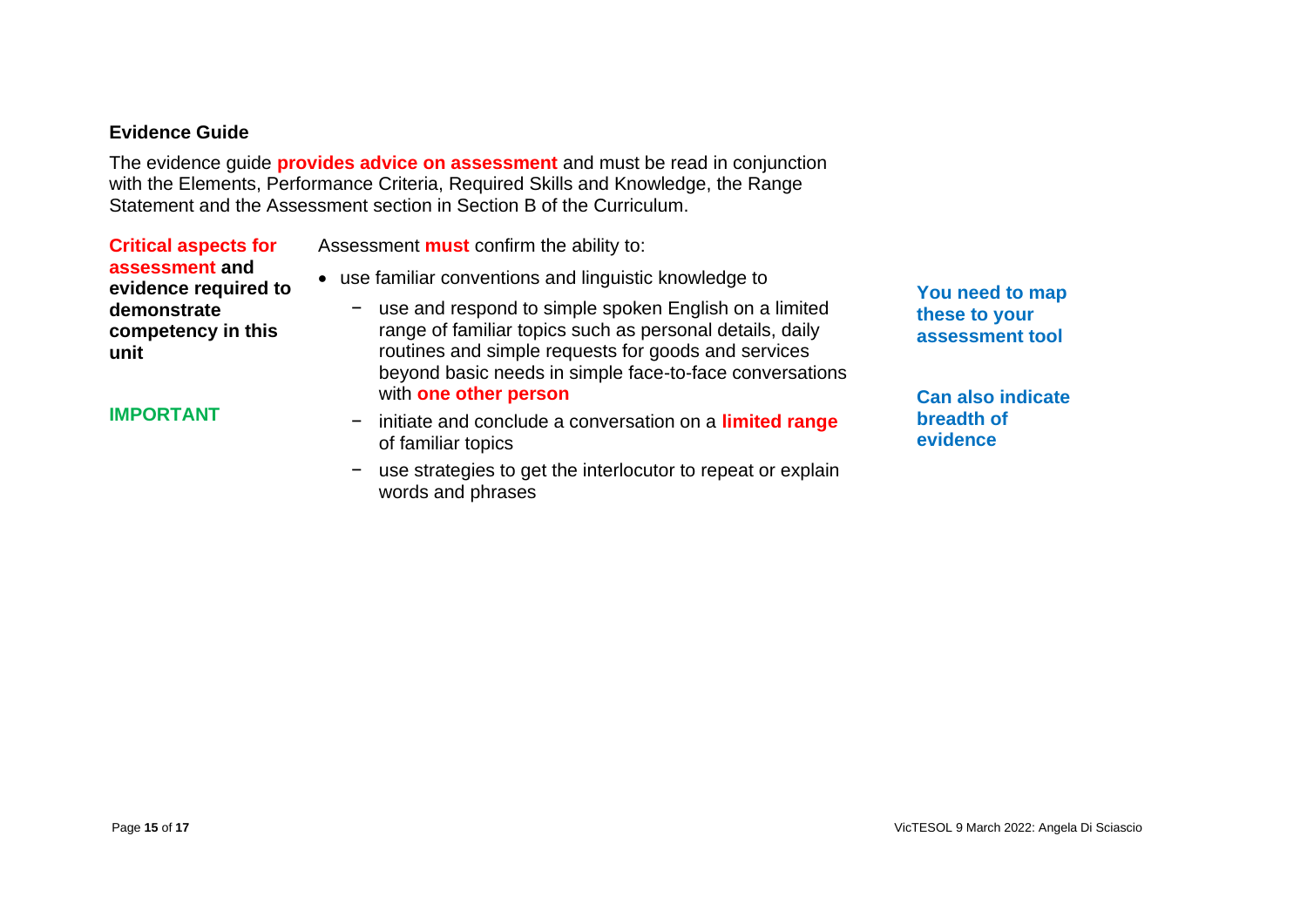**Context of and specific resources for assessment**

# **SUPPORT**

**Helps teachers determine accuracy levels etc.**

#### **Assessment must ensure**:

- assessment tools developed for this unit utilise **resources** from the student's immediate context which are familiar and culturally sensitive
- **access** to a range of print or online EAL resources, such as
	- − bilingual resources
	- − a bilingual dictionary, and/or an English-English dictionary
- **support** for the learner takes into consideration the following factors
	- − need for a **sympathetic speaker / interlocutor** using clear, slow and repeated speech
		- utterances will be limited in length and complexity
	- − **visual and paralinguistic support** should be provided
	- − **dependence on context** to understand meaning
	- − **need for clarification** when meaning is not understood, repetition, restatement, gestures
	- − learner will have **developing** sociolinguistic and cultural **knowledge**
	- − **common errors will occur** in verb tenses, agreement, some pronouns
	- − speaking will usually be characterised by **hesitations** and **circumlocutions** and **strongly influenced by L1**
	- − assessment should take into account **intelligibility over pronunciation.**

# **RESOURCES**

**A guide to the supports and resources needed for assessment.**